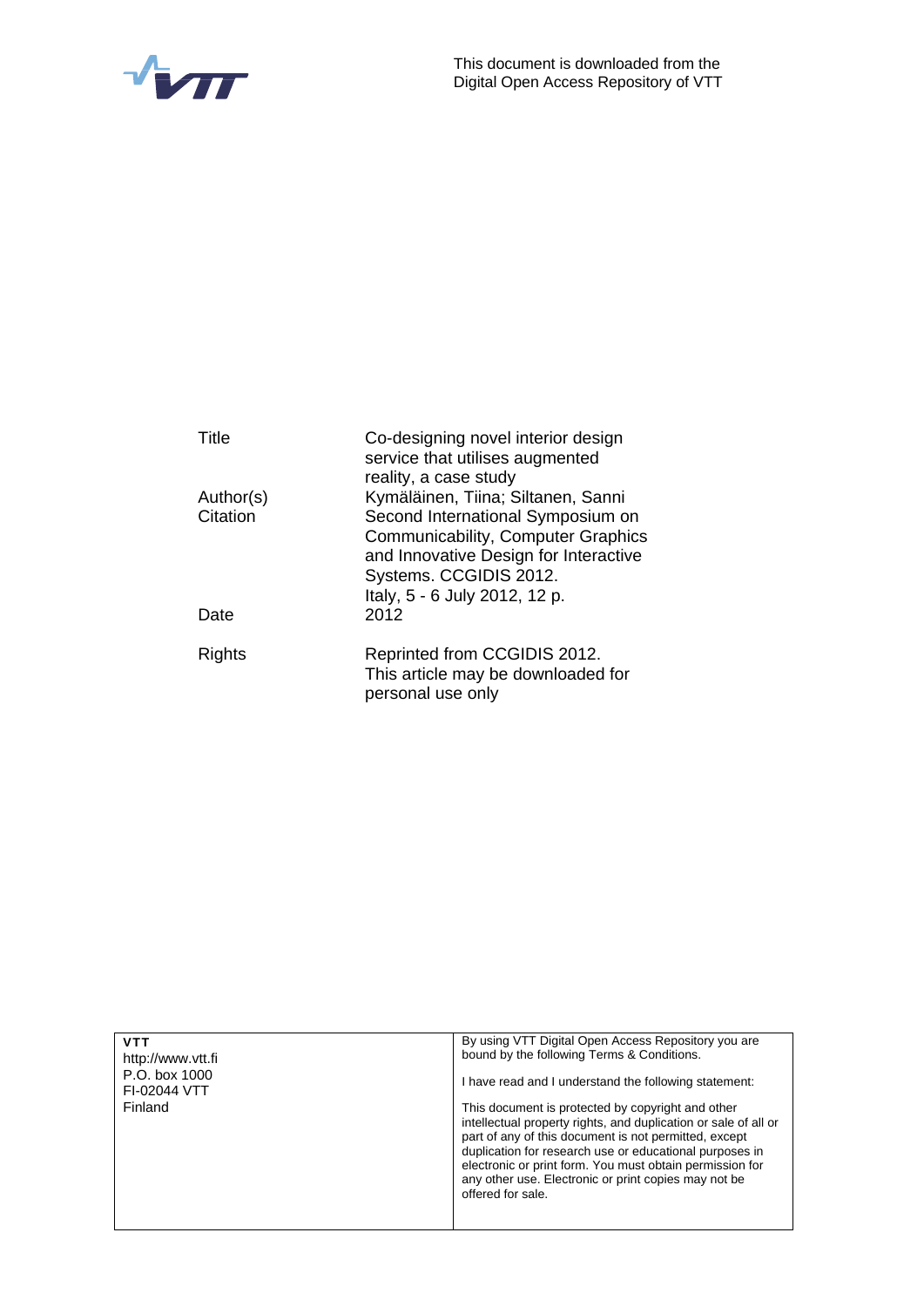# **Co-designing Novel Interior Design Service That Utilises Augmented Reality – a Case Study**

Tiina Kymäläinen<sup>1</sup> and Sanni Siltanen<sup>1</sup>

<sup>1</sup>VTT Technical Research Centre of Finland, Tampere, Finland tiina.kymalainen@vtt.fi

**ABSTRACT.** In this paper we describe a co-design process and implementation requirements of an interactive interior design service system. To gain design information for the system we studied two focus groups that were composed of designers, bloggers and serious amateurs in the field of interior design – the estimated critical users of the forthcoming service system. The framework for the co-design study was twofold. The design aim was to study users' innovation capability in the early phase of a complex process by utilising co-sketching as a means of obtaining a user model of the interactive system. The technological aim was to create interior design concepts that exploited augmented reality (AR), 3D models and user-generated content within the system framework. This paper reports the design process and results of the co-design sessions; furthermore, it presents requirements for the system, use cases utilising AR technology, plus consideration and evaluation of the AR functionalities.

**Keywords:** Interior design, human-centred design (HCD), front-end of innovation, focus group, sketching, co-design, augmented reality, virtual reality

## **1 Introduction**

The case study was part of research that aimed at studying the use of new technologies and applications – social media services, augmented reality (AR) features and location awareness – in the field of advertising, and find new revenue models for media. This paper presents a case study which aimed at understanding the needs and requirements of the design service providers. Research was carried out by co-designing interactive user-centred interior design system concepts that utilised AR features. Co-design focus group sessions were arranged with interior designers and design bloggers – the anticipated critical users of the interior design system.

The participants of the study had taken part in a preliminary online survey, and were therefore all familiar with the background of the system concept. Participants received further information relating to the concept in the focus group sessions, first viewing scenarios that described possible ways of comprising interior 3D and AR services. Participants were then presented with some information from the preliminary online survey, including the key elements and materials thought by most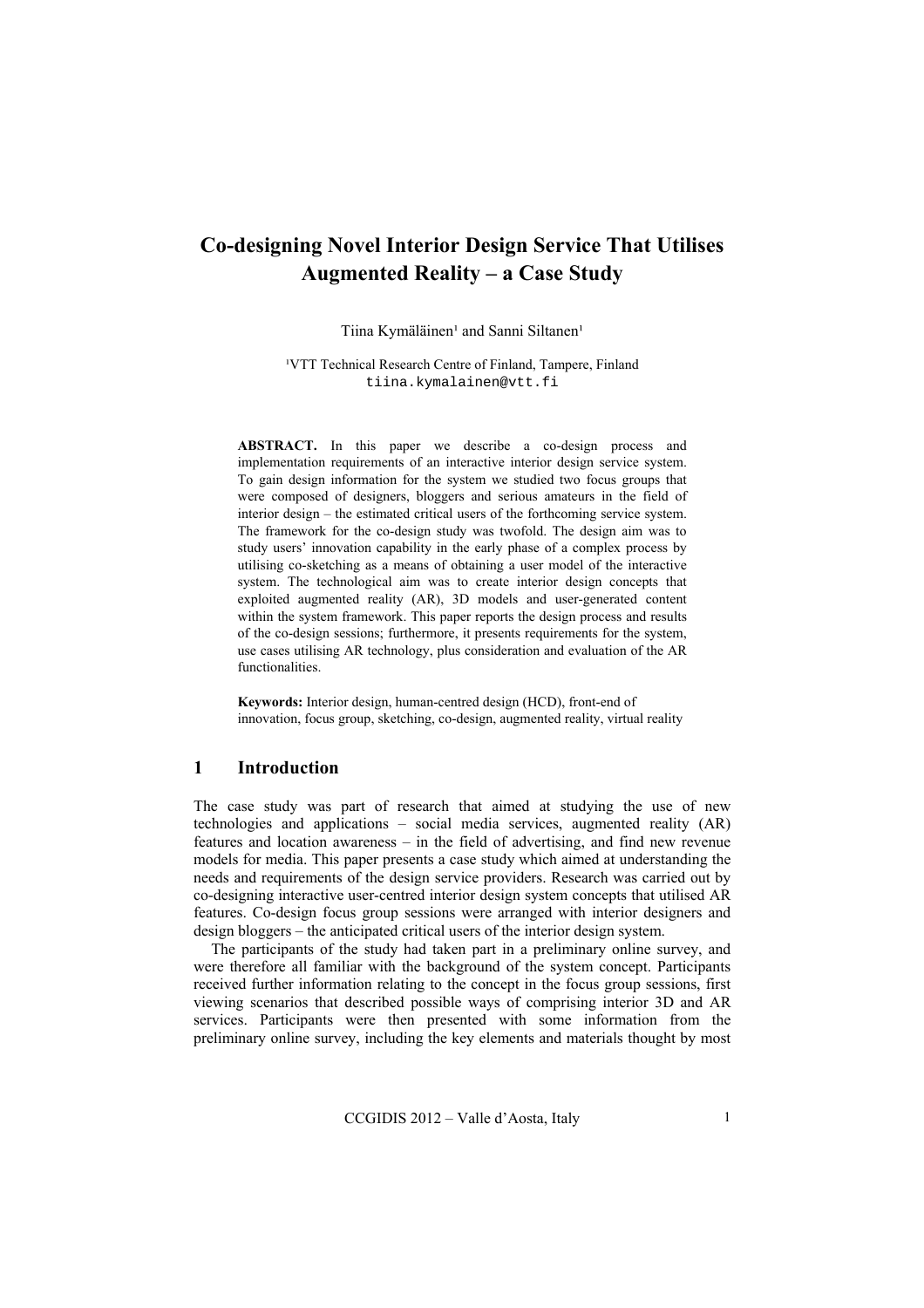respondents to be critical for the service. This was followed by a short presentation by the facilitators of the AR technology and existing AR applications.

In the co-design phase, the focus group participants co-sketched the system concepts. Sketching proved to be a practical method in this context, as the participants were able to produce dissectible results. Participants provided valuable design information during the discussions – in the form of use cases – concerning the promising ways of utilising AR technology in the service concept.

## **2 Chosen Key Technology: Augmented Reality**

Augmented reality is defined as an interactive real-time system that combines real and virtual elements in 3D [1]. Virtual reality (VR) consists only of virtual elements. Diminished reality is a system where objects are removed from real environment, and mediated reality refers to a system where real environment is altered virtually [2]. Mixed reality (MR) is a concept that covers all possible combinations of real and virtual elements, from reality to total virtuality [3]. From the user's point of view the functionalities of a system are more important than the technology categorisation. "The basis in all the discussions was an AR system in which real images are augmented with virtual objects. However, in sessions the discussion was open to all forms of combination and alteration of real and virtual elements, including all the above-mentioned technologies –we used the term AR for simplicity, though."



**Fig. 1.** With a mobile AR application the user can see virtual designs in real environment.

Augmented reality provides a practical visualisation method for purposes where there is a need to enhance the user's perception. Interior design, in particular, is an application field where the combination of real and virtual benefits the user [4]. Webbased AR applications – in not requiring installation or downloading – are consumer friendly and can be integrated with social media and web stores. Also, recent mobile devices are equipped with reasonable-sized displays and have network connection for accessing the Internet. Based on these facts, we selected a web-based AR interior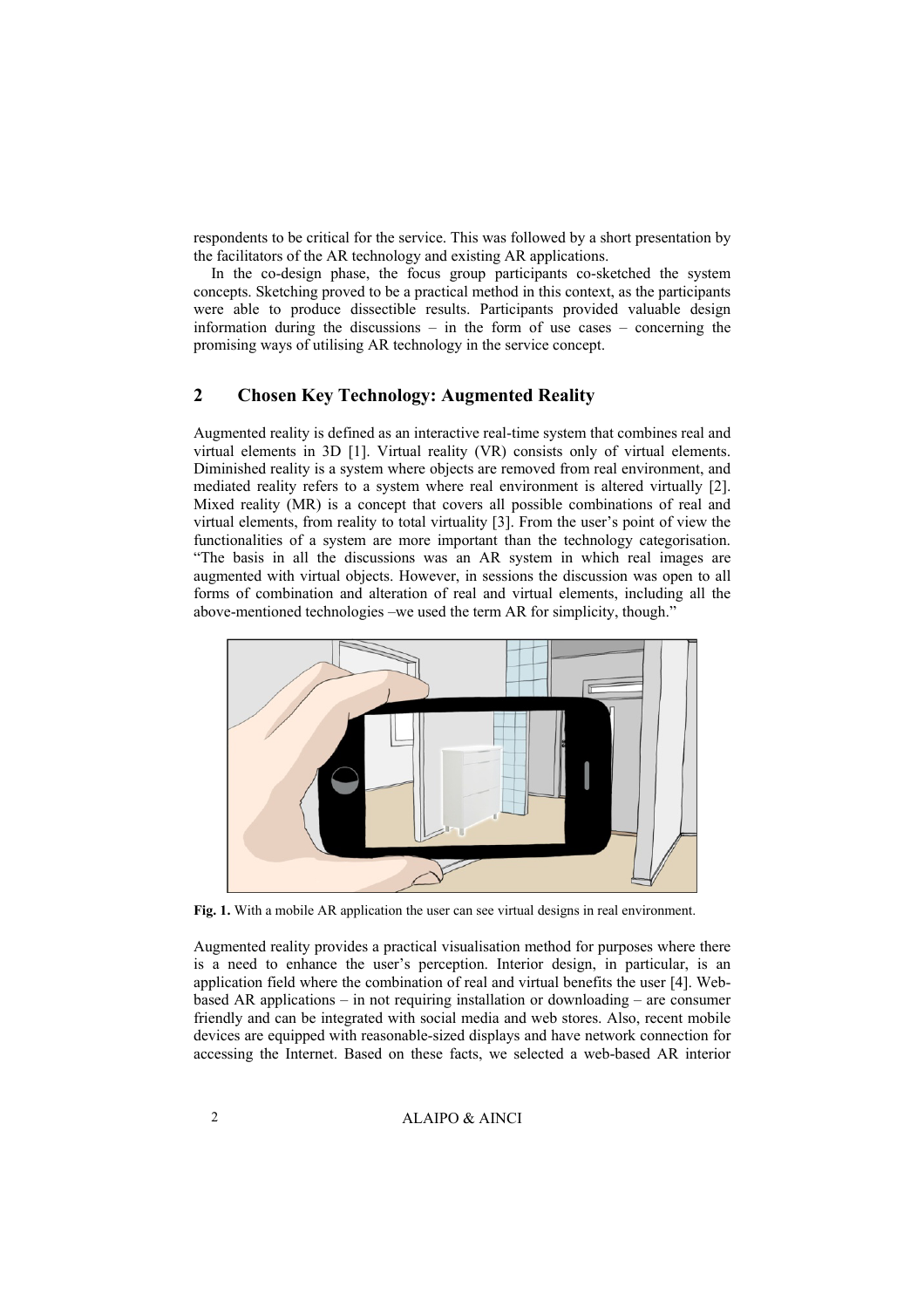design service as a starting point for the co-design discussions, and presumed that users could augment digital images and operate the system by using a PC or mobile device.

# **3 User-driven Innovation**

#### **3.1 Methods**

The co-design process falls under the methodological frame of participatory design, which generally aims at democratising design so that the people to be affected by the systems should also be able to participate in and influence the design process [5]. Participants may be involved in the process by means such as focus groups, scenarios and early phase concept design [6–8]; methods which were adapted to this study. Focus group interview is an interview method in which a small group, with similar background, discusses the topics disseminated by the facilitator  $[6]$  – in this study, the similarity was the participants' interest in interior design. Because of their experience, the participants were seen as critical users [9] of the future service.

The co-design process was pragmatically conducted by utilising sketching as a codesign method, to provide means for users to produce design outcomes of a complex design service system [10]. The sketching method appeared to be a flexible way of prioritising design issues, and considered suitable for these particular focus group participants. The hypothesis was that sketches would offer support in obtaining a user model of the overall system [11].

#### **3.2 Set-Up of the Co-design Session**

The project group had identified a definition statement of the service concept for the focus groups: *'Novel web-based service concepts that exploited 3D and AR technologies, which may be used virtually when creating interior and renovation designs'*. The statement described the system and its core requirements in brief, and was meant to provide focus for the participants' concept ideas. Because the focus group participants were seen as service providers, the emphasis of the co-design session was on the service ecosystem of the concept.

At first, participants were encouraged to identify their role in the service system. It was decided mutually in the sessions that each participant would define her role as an ambiguous *designer*. Participants were then divided into pairs, and each pair encouraged to produce a sketch of the ecosystem in the form of a flowchart. The descriptions were expected to include: 1) all necessary stakeholders and elements of the system (products, services, technologies); 2) how all stakeholders and elements were connected to the ecosystem, and finally 3) which were the most important stakeholders and elements (using a tree-level scale).

The participants were encouraged to think about the application through discussed scenarios, and to exploit the information from the online survey and demonstrated applications. In the sketching phase, participants were provided with sketching tools: paper, pens, cardboards etc. Other materials, such as used e.g. in IDEO's tech box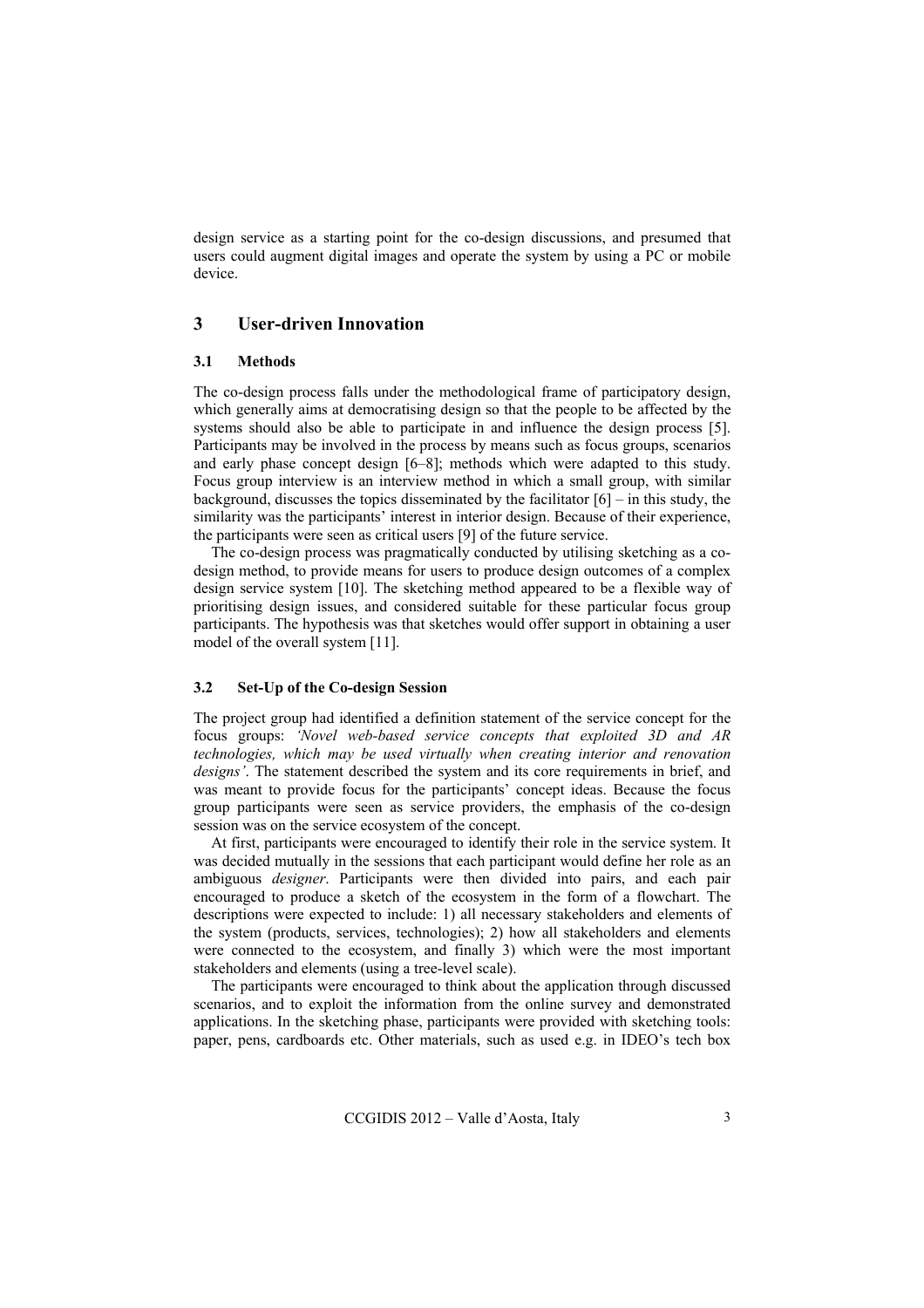[12]: colour schemes, pieces of wallpaper, images of furniture etc. were available for inspiration and reference purposes.

Following the sketching phase the focus group participants shared their ideas with others. After presentations, participants improved each other's ideas by paying attention to the application definition statement, scenarios, and, most importantly, personal interest.

#### **3.3 Participants**

The preliminary online survey data was collected from ordinary consumers (250 respondents) and serious interior design amateurs (36 respondents). The following two focus groups were composed of volunteers from the latter respondents, who were mostly interior designers or serious interior design amateurs: students and bloggers in the field of interior design. The two groups consisting of  $3-4$  participants, with  $1-2$ project participants in each group, and one evaluator leading the two-hour co-design session. The first focus group session was arranged in May 2011 at VTT Technical Research Centre of Finland, Espoo, and the second at Alma Mediapartners' facilities at Tampere, Finland. The interviewees were 27–49 years of age, all females.

## **4 Results**

Participants provided detailed information on the qualities of the service during the introduction, while sketching the ecosystems and, finally, when considering the AR features for the service. The following presents the results of the discussions, the ecosystem sketches and the participants' AR use cases with detailed considerations.

#### **4.1 Comments Relating to Scenarios**

Pre-made scenarios were first presented, discussed and evaluated in the focus group sessions. The preference of serious interior designers for using very simple design tools in the presented cases was emphasised by the participants, who stressed that usability would be the crucial factor for their interest in using the system. Participants assumed that the real, accurate sizes of the apartment, rooms and furniture were the most critical individual features of the service system. Besides size, the most important qualities for the products, furniture and representative 3D models were stated to be style and colour. It was considered reasonable, however, for colour to be merely suggestive – e.g. fair, mid-dark or dark – to give an impression of the overall design. Participants thought that placing old, existing furniture in the design was even more important than buying new furniture through the service.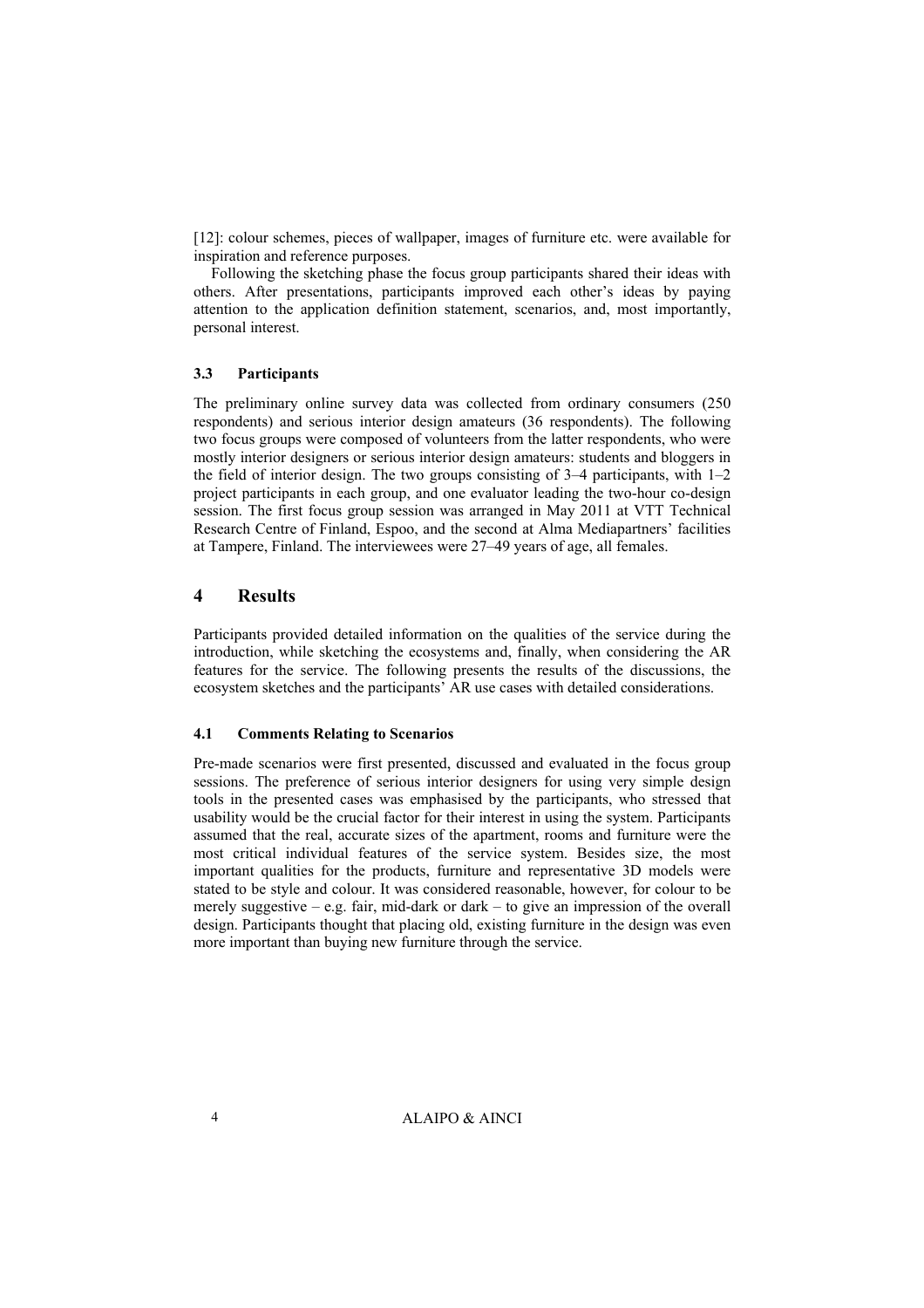

**Fig. 2.** Example of a Scenario: Interior design contest for design bloggers.

It was stated very clearly that a design process often begins by placing existing furniture – an ancestral cupboard or piano, for example – in place, with this piece or artefact defining the overall design plan. However, participants speculated that there might not be any party interested in providing such a service. If the service were to concentrate exclusively on selling new furniture, this would mean all major furniture providers having all their products available in the service system.

Concerning the sharing of design ideas through social media, participants remarked that if they were providing services themselves they would prefer to share their ideas with other interior designers, design enthusiastic people or customers. Designers suspected that general users of the service would also prefer at least semi-professional feedback on their design plans. The participants who were design amateurs were pleased by the idea of the scenario – presenting a home decoration contest (see Fig. 2) – perceiving that the special knowledge and expertise of interior designers and design amateurs could be fully utilised through the contest. Sharing design plans with a wider audience, or with friends and family, were seen as irrelevant.

#### 4.2 **Comments Relating to Example AR Applications**

Participants subsequently saw three example applications that were benchmarked by the research group. The applications provided 3D and AR functionalities for creating interior designs. Participants were given an oral description of the benefits that were the criteria for selecting these specific applications.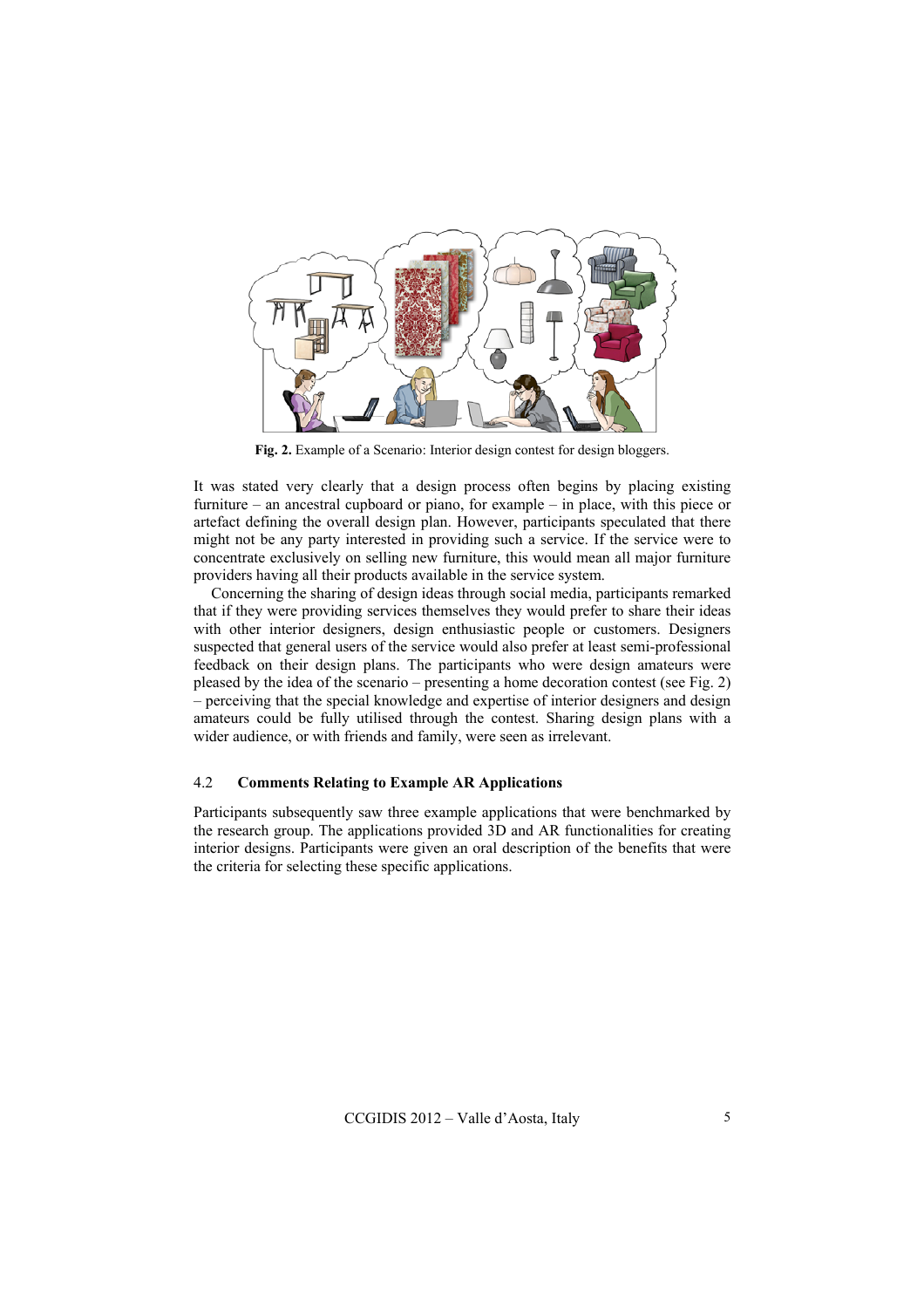

**Fig. 3.** An interior application that utilised AR technology by VividWorks Ltd.

Participants provided detailed evaluation of the presented applications. The most important statements related to the visual appearances: the aesthetics. Participants emphasised that the 3D environments and models needed to be attractive and realistic. The realism brought to interior scenes by the showing of lights and shadows and textures in detail, for example, would make them more convincing. It was also seen as advantageous to induce the user/designer to feel that decorating rooms and creating plans was "leisure activity" – that it was fun to spend time in this way and to explore the service. The design competitions for interior designers in the example applications seemed to lack purpose: there were too many of them with no reward. In addition, the most important priority was stated to be the overall costs of the products and services. The existing services, however, only showed prices for single articles.

## **4.3 Sketches of the Service Ecosystem**

After the introduction phase, participants created system concepts in pairs and presented them to each other. Figure 4 presents an example of a concept made by one of the pairs. The pair explained that the ambiguous *designer* and the service tool were identical (as it is the designer who uses the tool). The first task was to feed the background information and facts into the system, e.g. the floor plans. The sketch contained a two-way arrow – at this point the information either exists or has to be created. The main service providers in the cooperation were interior decorating stores (for wallpapers, floor and wall materials) and furnishing companies. The existing furniture was equally important – *"the past life, which does not vanish when a new home comes along"*. Service providers were the second priority: the individual designers who offer their services, or could be accessed through the service. A third priority was logistics; those who put all the pieces together and provide complete light decoration services, for example. This was followed by accessories, e.g. lighting providers and art suppliers. The sketch also described the chronology of events.

6 ALAIPO & AINCI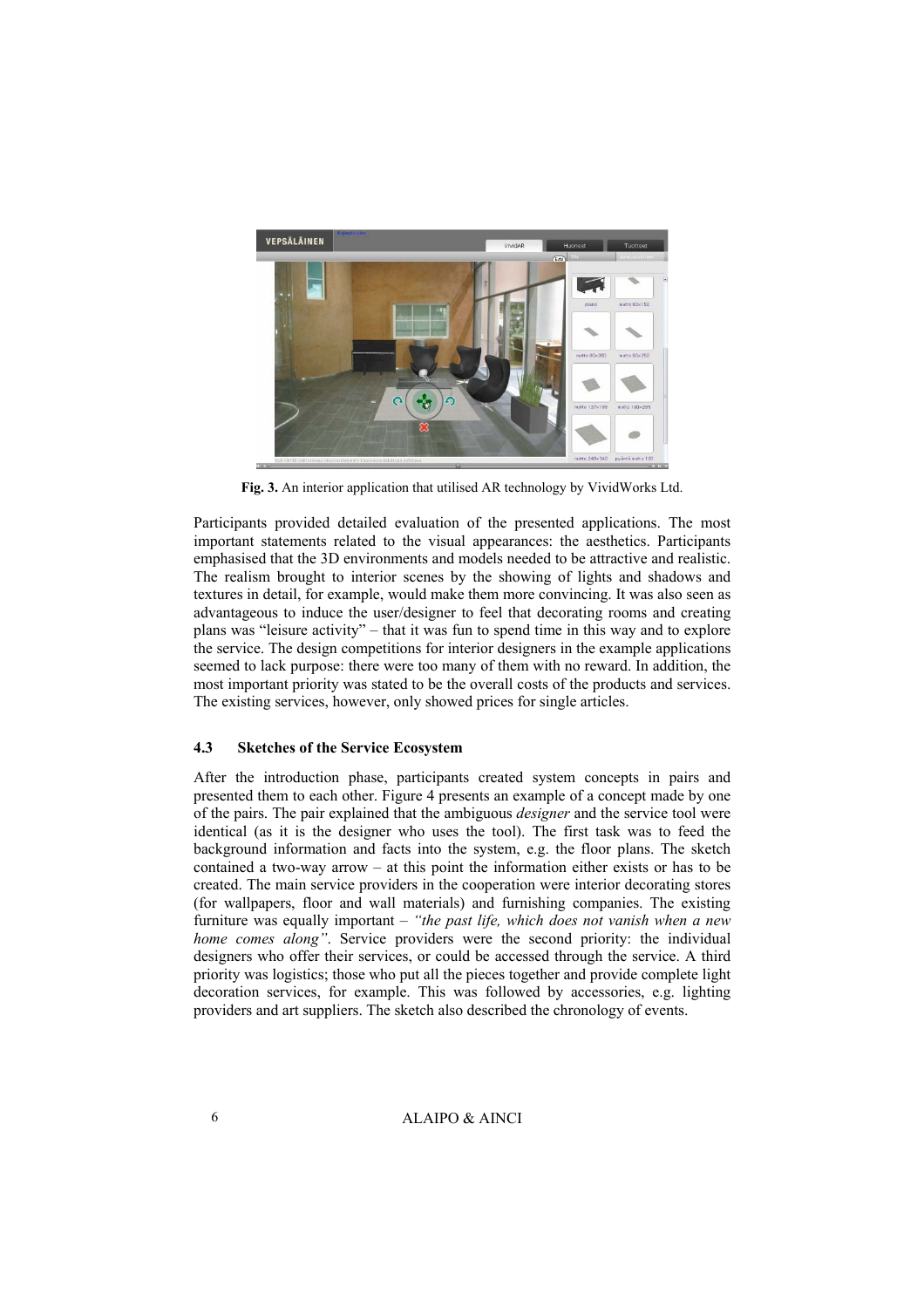

**Fig. 4.** Example of a sketched service ecosystem.

Table 1 presents the results of the service ecosystem sketches, and the conclusions of the co-sketching session. Participants were encouraged to determine the importance of the factors using a tree-level scale. For the most important factors, participants used numbering, a different colour, or a stronger line, and confirmed and explained the importance of the services after sketching the content. As the table shows, participants thought that the new furniture and interior decoration providers were key factors in the service. The participants perceived themselves in the co-design situation as designers, but while creating concepts all mentioned the importance of the customer relationship. Also, all mentioned the other designers – competitors or designers with different expertise. The participants highlighted some new providers to be included in the service: kitchen-, window- and carpet providers, antique shops, flea markets, art suppliers, gardening-, lighting- and 3D-model designers of existing furniture. From this viewpoint the service was seen as a cluster for smaller providers.

With a service dealing with novel ideas, participants emphasised that the price of furniture, material and accessories would constitute the essential feature of the concept. It was therefore considered important that the total cost of the new furniture and design alterations should be clearly visible. One group remarked that the customer could apply for a loan from a credit provider if it were possible to refer to an estimate provided by the service.

Because the information was qualitative there was some overlapping with the service providers presented in the table. Some participants, for example, mentioned hardware stores, but described them later as interior decoration providers, and placed both of them in their ecosystem sketches. There were also some conflicts relating to participants' statements of preference during the conversations, and how they were implemented in the ecosystem sketches. For example, all participants emphasised the importance of old, existing furniture in the service, but this nonetheless failed to receive the full amount of points in the analysis.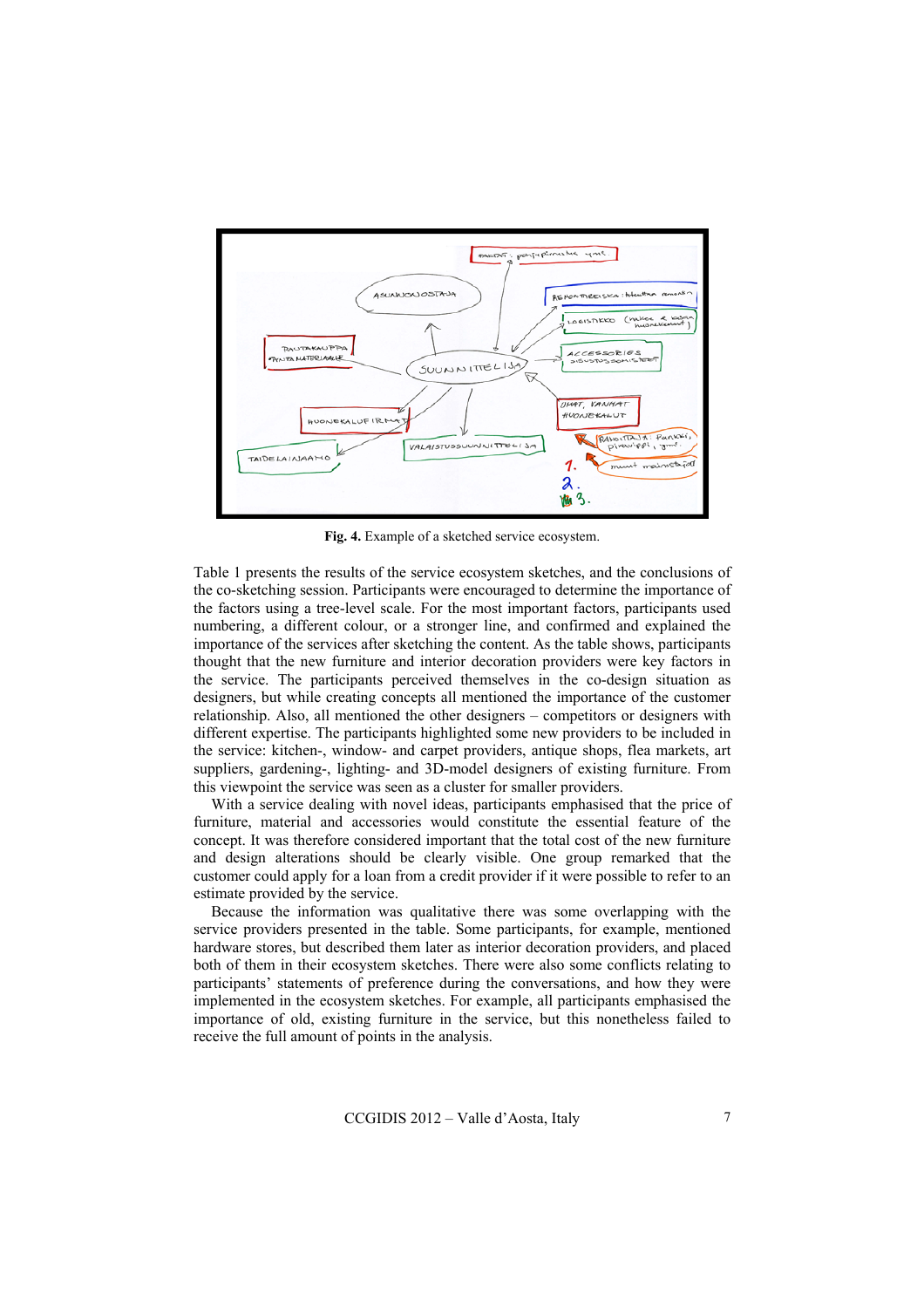**Table 1.** Results of the service ecosystem sketches. If all pairs (groups 1–4) thought a service was most important, the service received 12 points. If only one mentioned it, and did not value it highly, the service received only one point.



**¹ Contractors = e.g. HPAC-planning, electricity, masons** 

#### **4.4 Ideas for Augmented Reality in Interior Design System**

After sketching the service ecosystem concepts, the focus group participants thought more thoroughly about the AR features of the interior design service. Three topics were highlighted above others in the discussions: realistic lighting, number and variety of furniture models available (including 3D reconstruction of existing furniture), and search functionalities.

Based on their experience, participants emphasised how the lighting conditions affected the overall feeling and atmosphere of a space – and how difficult it was to explain for the customers. By using the AR technology, they saw an opportunity to visualise lighting effects: e.g. an ideal system would show the space in realistic lighting in the evening, morning, winter or summer, or according to the position of the windows. This would show the virtual apartment in a more realistic light: *"All dark corners during winter days, and harsh light during spring"*. Besides the ambient lighting, participants pointed out that it would also be useful to be able to model and visualise the lighting effects of different light sources e.g. to demonstrate the accurate size of selected spotlights.

Designers explained further that they constantly experienced situations in which they had no tools to communicate with the customers e.g. about the colours of the walls. One designer described such a situation: *"The effect of black walls are unimaginable for most customers, as white walls are still so common, but the*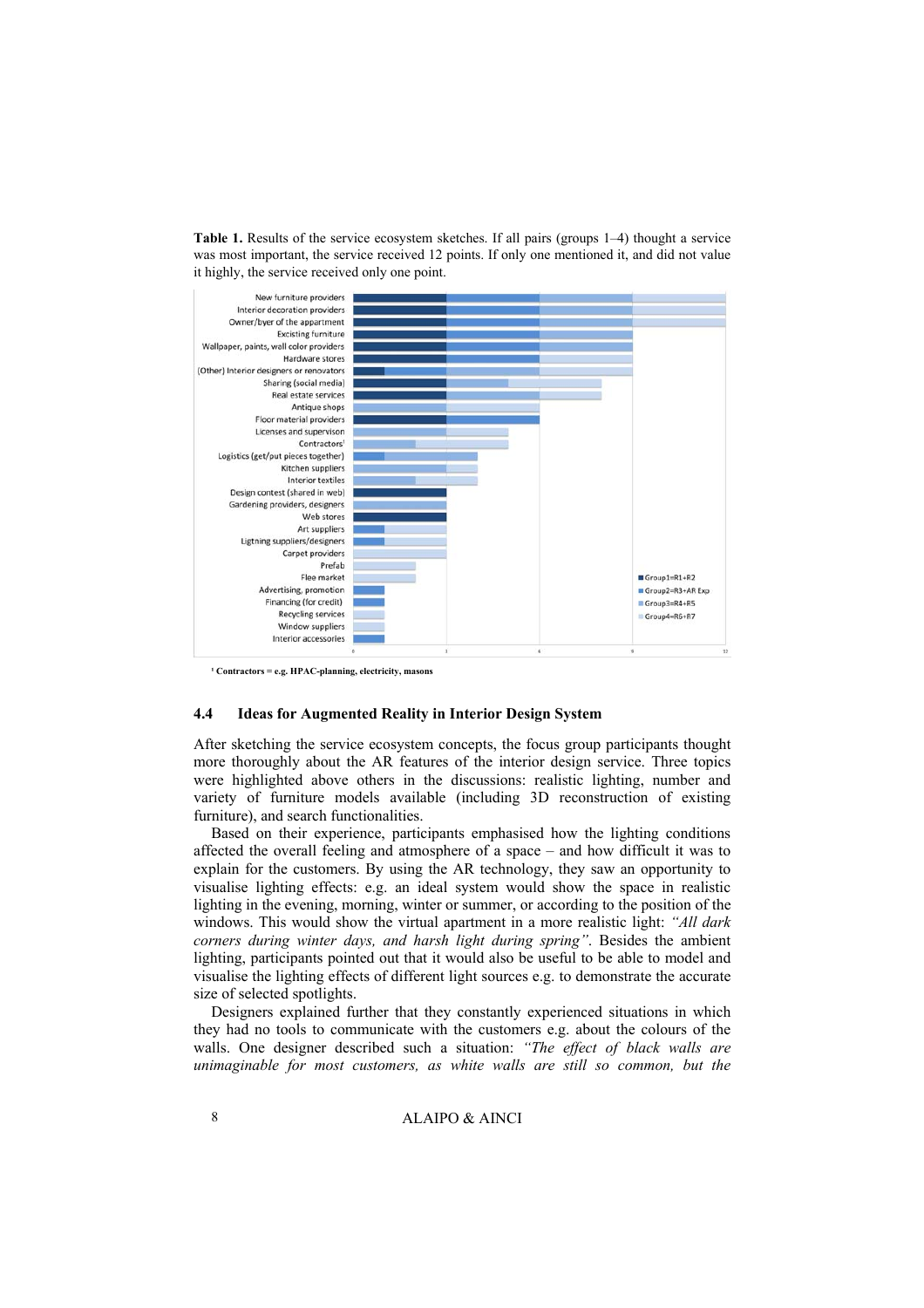*atmosphere could really be altered by simply changing one wall to black."* This situation could be demonstrated quickly with on-site AR or VR technology.

The participants created use cases that could employ the AR technology, presenting a case in which a person was interested in a particular apartment. With this type of use the person could take pictures of the physical apartment and furnish it later virtually, at home, using the AR service.

The participants raised the issue of the visual quality of the design, which is highly important in interior design planning processes. The participants stressed the importance of the rendering quality of virtual objects: the application should be able to produce realistic materials and lighting effects on virtual objects. Participants stated that they would not engage AR features in the service unless the quality correlated sufficiently with the real environment.

Another important issue was that the availability of virtual models should not restrict the inspiration of a design. If the designer has e.g. an antique furniture model in mind, it should be possible to add it to the interior design plan or at least to represent it using an almost equivalent model. The same need applies to existing furniture; the user should be able to add virtual counterparts of the furniture easily into the design. This means that the 3D-object library should be large, and should contain generic objects whose colour, size and materials could easily be changed. Alternatively, designers should easily be able to create their own models e.g. based on images of an item of furniture. The service should also contain smaller objects, such as curtains, plants and flowers, paintings, posters and photo frames. Participants hoped for a sophisticated database search that enables search by colour, style and size. Typical situations were described as e.g. *"I need a chair of this size…"* or *"I want a reddish couch…".* 

# **5 Reflection: Technological Feasibility Concerning AR**

Concerning the remarks on the AR functionalities, it was said that virtual lights and shadows affect not only the visual quality perceived by the user, but also the realism of the augmentation. In other words, virtual objects seem to hang in the air if they are not attached to the floor with virtual shadows. Virtual lighting, similar to real lighting, embeds the virtual furniture as part of the environment. It is also possible to adjust virtual lights easily, according to real light sources, with user interaction in interior design application [13].

Photorealistic rendering, i.e. the production of photo-like 3D graphics, is computationally demanding, similarly in applications where live video feed is augmented. However, still images are well suited to interior design applications [13], and computation time is therefore not an issue. It is possible to measure the real lighting conditions of the environment, adapt the virtual object to it, and produce adaptive photorealistic AR [14].

The participants expressed a need for a large object library that supports creativity, together with sophisticated search functionalities. The challenge of a model library lies in economics: how to create a business model that supports the creation and sharing of 3D models. We may assume that if an interior design service has a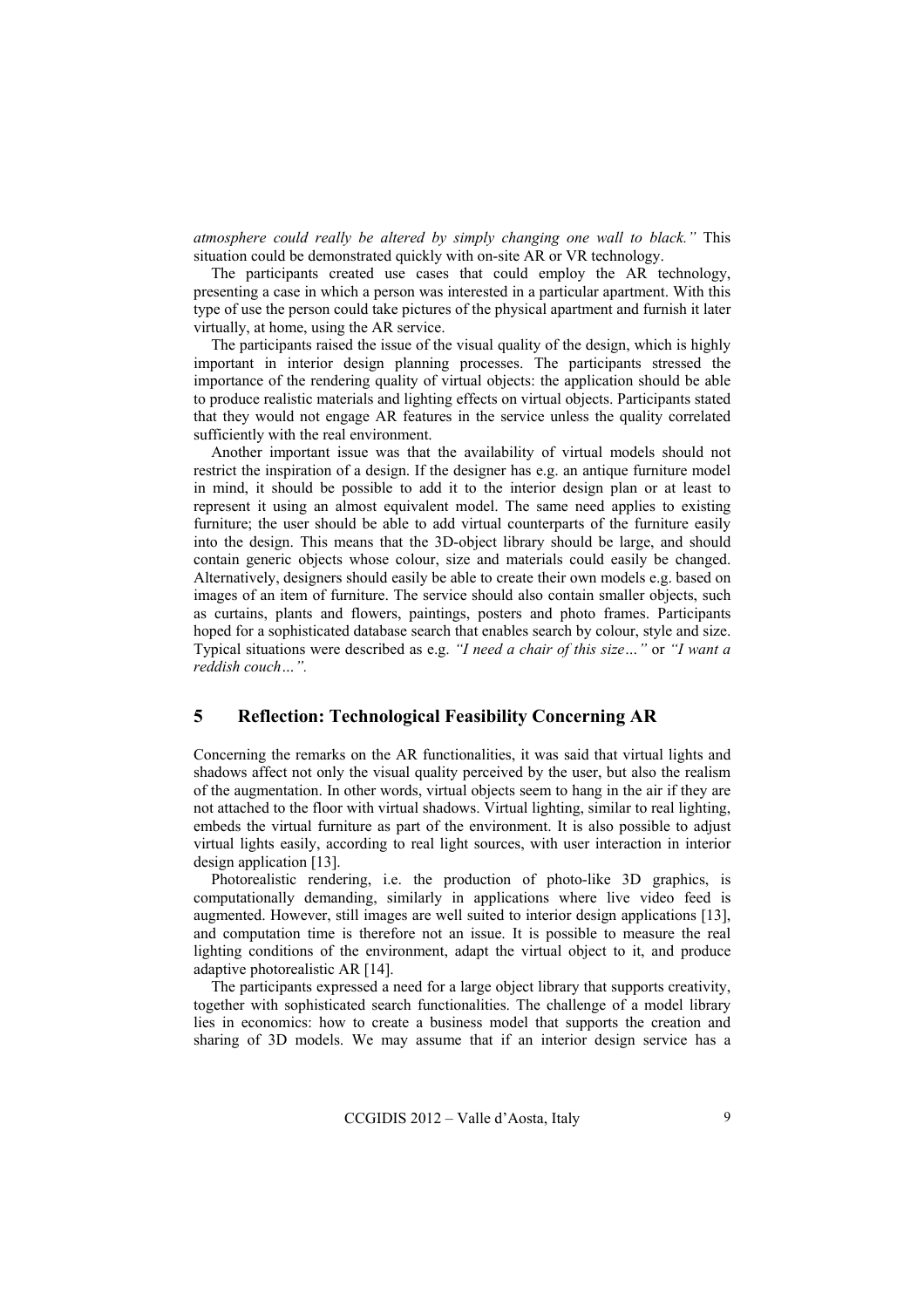sufficient number of users, the creation of a large number of 3D models would be viable.

### **6 Conclusion**

Since the focus group participants' expertise was high, they were able to create several new, aesthetic ideas for the interior design system concepts. AR technology was mostly speculated upon by offering examples of existing AR features, yet the participants were able to provide valuable feedback: AR use cases, and the fact that the evaluations of the feasibilities were based on the experience of interior designers.

The sketching approach for empowering a co-design process proved to be a flexible and productive method of involving users in the innovation conception phase, and for perceiving a user model of an interactive design system. Table 1 – the results of the service ecosystem sketches – presents certain evidence that it is also conceivable to analyse users' models. Moreover, because of the ecosystem descriptions, the highlighted issues were discussed more thoroughly in the focus groups. In exploiting sketching as a means of involving users in the interaction design processes, the key finding was that during the co-design session the sketches remained in the custody of the participants: even if the conversation and new information led opinions and ideas along different courses, participants expressed their judgements by referring to their sketches.

After studying the most important requirements of the critical users for the AR technology, it can be said that most ideas could easily be implemented in an interior design service system. When it comes to participants' needs for modelling existing furniture, however, it may take some time before practical solutions are available; current solutions for 3D reconstruction (i.e. construction of a three-dimensional model of an object from several two-dimensional views) require too much involvement and knowledge from the user. Research is nevertheless moving towards rapid 3D reconstruction on mobile devices [14]. In future interior design services, the user is expected to scan the interior environment effortlessly with a mobile device, and even obtain modelling of an existing item of furniture.

Focus group user evaluations and co-design sessions provided adequately new information for further design and development of interactive interior design services that utilise AR technology. The focus group participants, whom we anticipated to be the critical users of the service, in turn described the users of the service as: interior designers, interior architects, various decorators, model creators, lighting consultants, electrical consultants, small or large furniture companies (or individuals), decorationand renovation providers.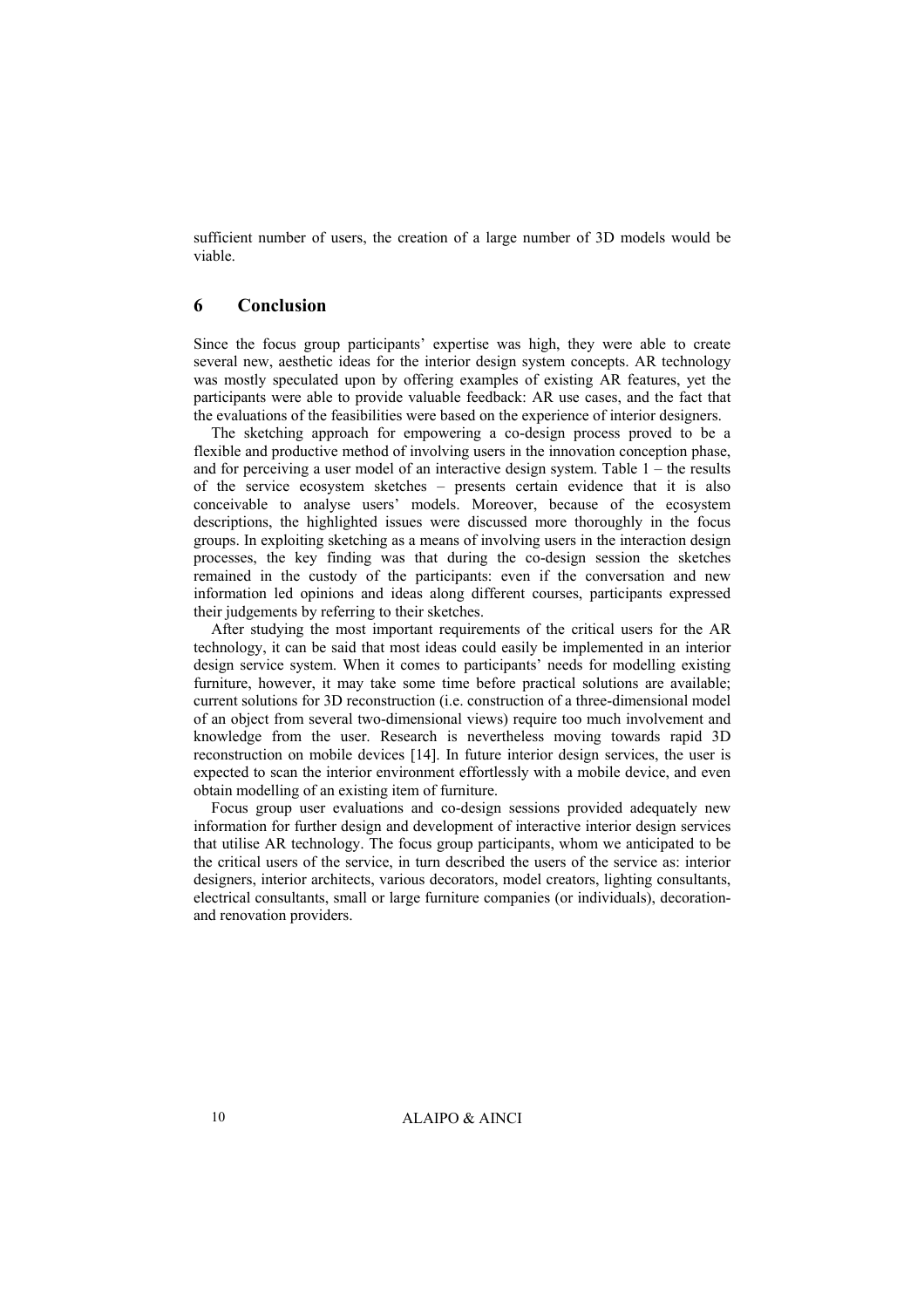

**Fig 5. Focus group participants creating novel interior design service concepts.** 

**Acknowledgments.** The research study was carried out within the Adfeed project which is supported by TEKES as part of the next Media programme of TIVIT (Finnish Strategic Centre for Science, Technology and Innovation in the field of ICT). Minni Kanerva provided the illustrations for Figures 1–2.

#### **References**

- 1. Azuma, R., Baillot, Y., Behringer, R., Feiner, S., Julier, S. and MacIntyre, B. Recent Advances in Augmented Reality. IEEE Computer Graphics and Applications, Vol. 21, No. 6, pp. 34-47 (2001)
- 2. Mann, S. Mediated Reality with implementations for everyday life. Presence Connect, MIT Press journal PRESENCE: Teleoperators and Virtual EnvironmentsPresence (2002)
- 3. Milgram, P., Takemura, H., Utsumi, A. and Kishino, F. Augmented Reality: A Class of Displays on the Reality-Virtuality Continuum. In Proceedings of the SPIE Conference on Telemanipulator and Telepresence Technologies, pp. 282-292 (1994)
- 4. Siltanen S. Theory and applications of marker-based augmented reality. VTT Science 3. Espoo. Finland, in Press (2012)
- 5. Schuler, D. and Namioka, A. Participatory Design: Principles and Practices, Lawrence Erlbaum Associates, Inc., Hillsdale, New Jersey (1993)
- 6. Morgan, D.L. The Focus Group Guidebook, Sage Publications Ltd. (1998)
- 7. Carroll, J.M. Making Use: Scenario-Based Design of Human-Computer Interactions. MIT Press, MA, USA (2009)
- 8. Greenbaum, J. and Kyng, M. (eds) Design at Work: Cooperative Design of Computer Systems. Lawrence Erlbaum Associates, New Jersey, USA (1991)
- 9. Cassim, J. and Dong, H. 'Critical users in design innovation'. In Clarkson, P.J., Coleman, R., Keates, S., and Lebbon, C. (eds.) Inclusive Design: Design for the Whole Population, Springer-Verlag, London. pp. 532-553 (2003)
- 10. Buxton, W. Sketching User Experiences: Getting the Design Right and the Right Design. Morgan Kaufmann, San Francisco, USA (2007)
- 11. Kymäläinen, T. in Saariluoma, P. (ed.), Kujala, T., Kuuva, S., Kymäläinen, T., Leikas, J., Liikkanen, L. and Oulasvirta, A. Ihminen ja teknologia - Hyvän vuorovaikutuksen